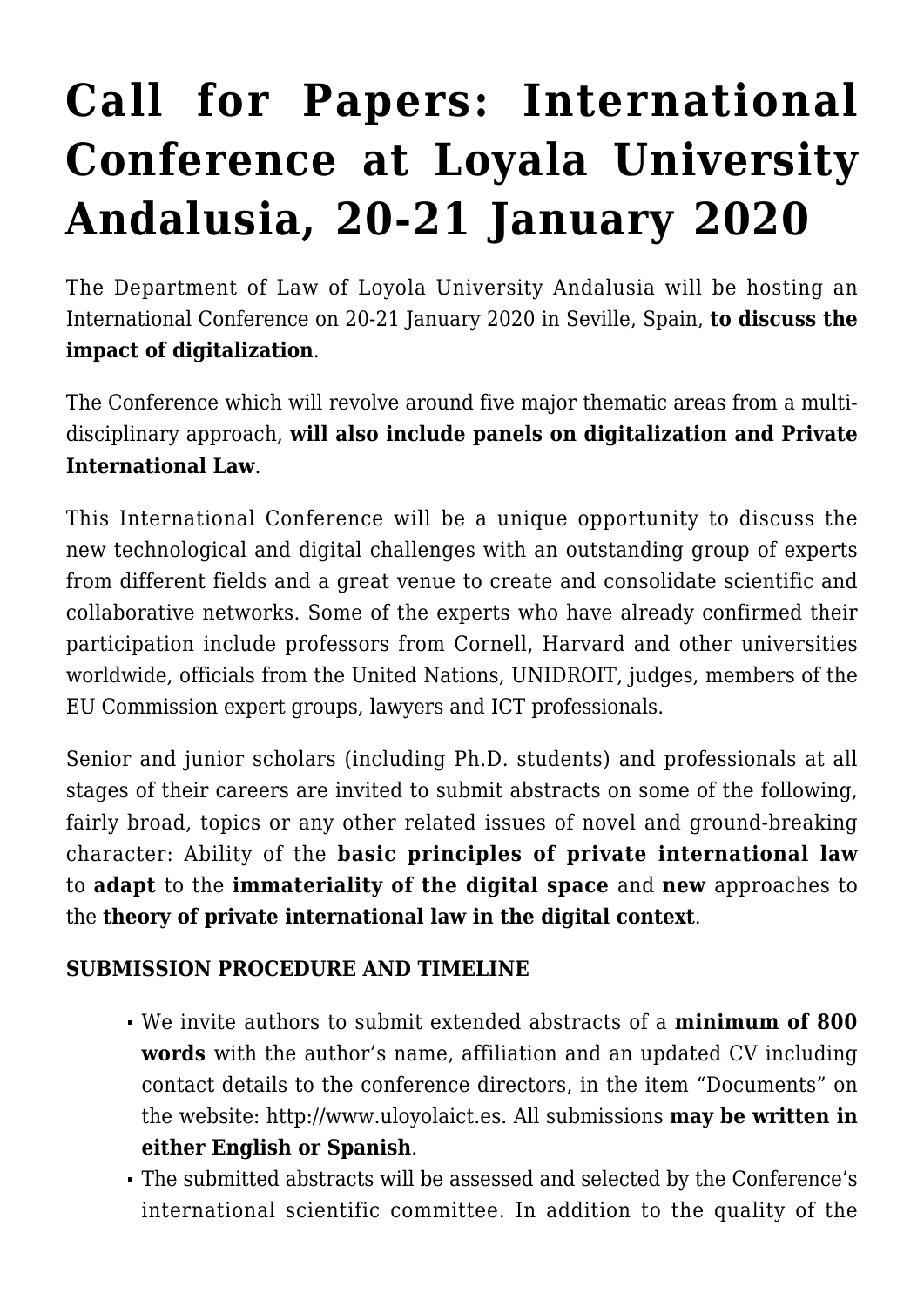proposals, special consideration will be given to gender balance and the representation of professionals, associations and social partners in the different panels.

- The deadline for **submitting proposals is 15 October 2019**.
- Authors of selected abstracts for the Conference will be **notified by 15 November 2019**.
- The deadline for submitting the final draft paper (3,000-5,000 words) is **10 January 2020**. A 'no paper – no podium' strict policy applies.
- The Conference will be held at the Dos Hermanas campus of Loyola University Andalusia, in Seville, on **20-21 January 2020**.
- Authors of accepted abstracts are expected to bear the costs of their own travel and accommodation.
- The Conference directors are planning to publish the most relevant papers presented in the conference.
- The deadline for submitting the final version of the selected papers (6,000-8,000 words) will be **21 February 2020**. Further information about the publication process will be conveyed to selected proposal authors in due course.

# **VENUE**

The Conference will be held at the Sevilla-Ciudad del Conocimiento campus of Loyola University Andalusia in Dos Hermanas, Seville. Seville's Old Town contains three UNESCO World Heritage Sites: the Real Alcazar palace complex, the Gothic Cathedral and the General Archive of the Indies. Other important sites are the Golden Tower (Torre del Oro), the Maria Luisa's Park & Plaza de España and the ruins of the Roman City "Itálica", used as location for some scenes of the television series *Games of Thrones*.

For more information, visit the official [Conference website.](http://www.uloyolaict.es)

## **Scientific Committee**

- Tine Sommer (Professor of Law, Advisory Board Member of CREDI, Center for Law and Digitalization, University of Aarhus, Denmark);
- Víctor Luis Gutiérrez Castillo (Associate Professor of Public International Law, University of Jaén);
- Fernando Miró Llinares (Professor of Criminal Law and Criminology,